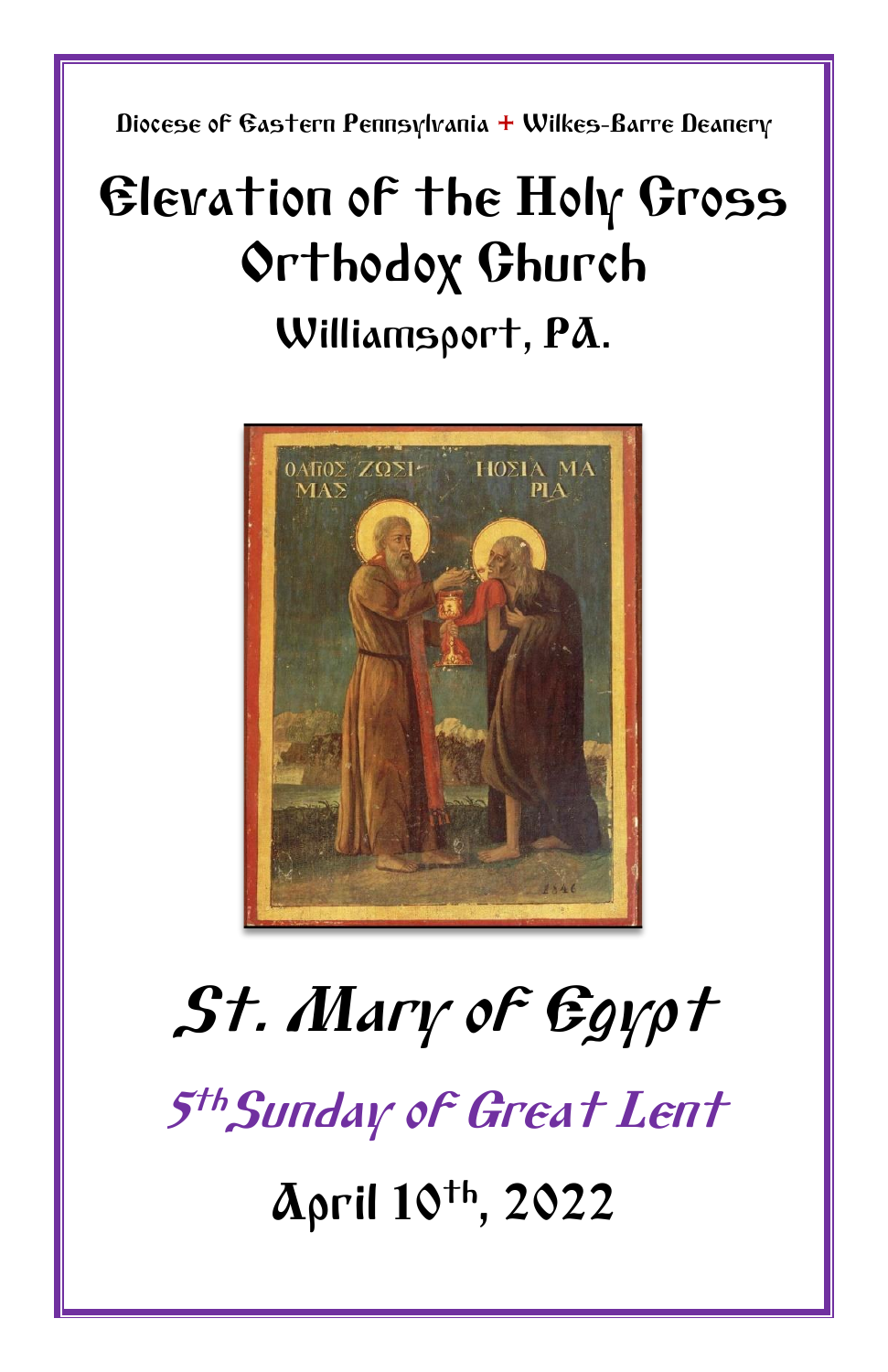### Elevation of the Holy Cross Orthodox Church

1725 Holy Cross Ln Williamsport, Pennsylvania 17701-2749 www.holycrosswilliamsport.org

Rev. Fr. Seraphim Reynolds, Pastor Office: 570.322.3020 (c) 717.576.3503 Email: priestseraphim@protonmail.com

*Scripture Readings: Epistle: Hebrews 9:11-14; Galatians 3:23-29 Gospel: St. Mark 10:32-45; St. Luke 7:36-50*

*A warm welcome to everyone this morning! Please join us for some fellowship after in the Parish Hall!*

#### **Services, Events & Announcements**

+ Presanctified Liturgy - Wednesday April 13<sup>th</sup> @ 5:30 (9<sup>th</sup> Hour @ 5:20) Lenten potluck following

+ **Matins of Lazarus Saturday** – Friday April 15th @ 5:30

+ **Lazarus Saturday Divine Liturgy** *–* Saturday April 16th @ 9am (Hours @ 8:40),

+ **Palm Sunday Great Vespers** *w/Litya & Blessing of Palms & Willows* – Saturday April 16<sup>th</sup> @ 5pm

+ **Palm Sunday Divine Liturgy** *w/Procession of Palms & Willows* – *Sunday* April 17 th @ 10am (Hours @ 9:40), a Lenten fellowship following in the Hall.

+ Please pickup a copy of the Holy Week & Pascha schedule at the candle counter.

#### *Our Giving – April 3rd, 2022*

Tithes/Offerings - \$3,637.00 / Online Giving - \$175.00 Candle Offerings – \$97.00 / Love Offerings - \$42.00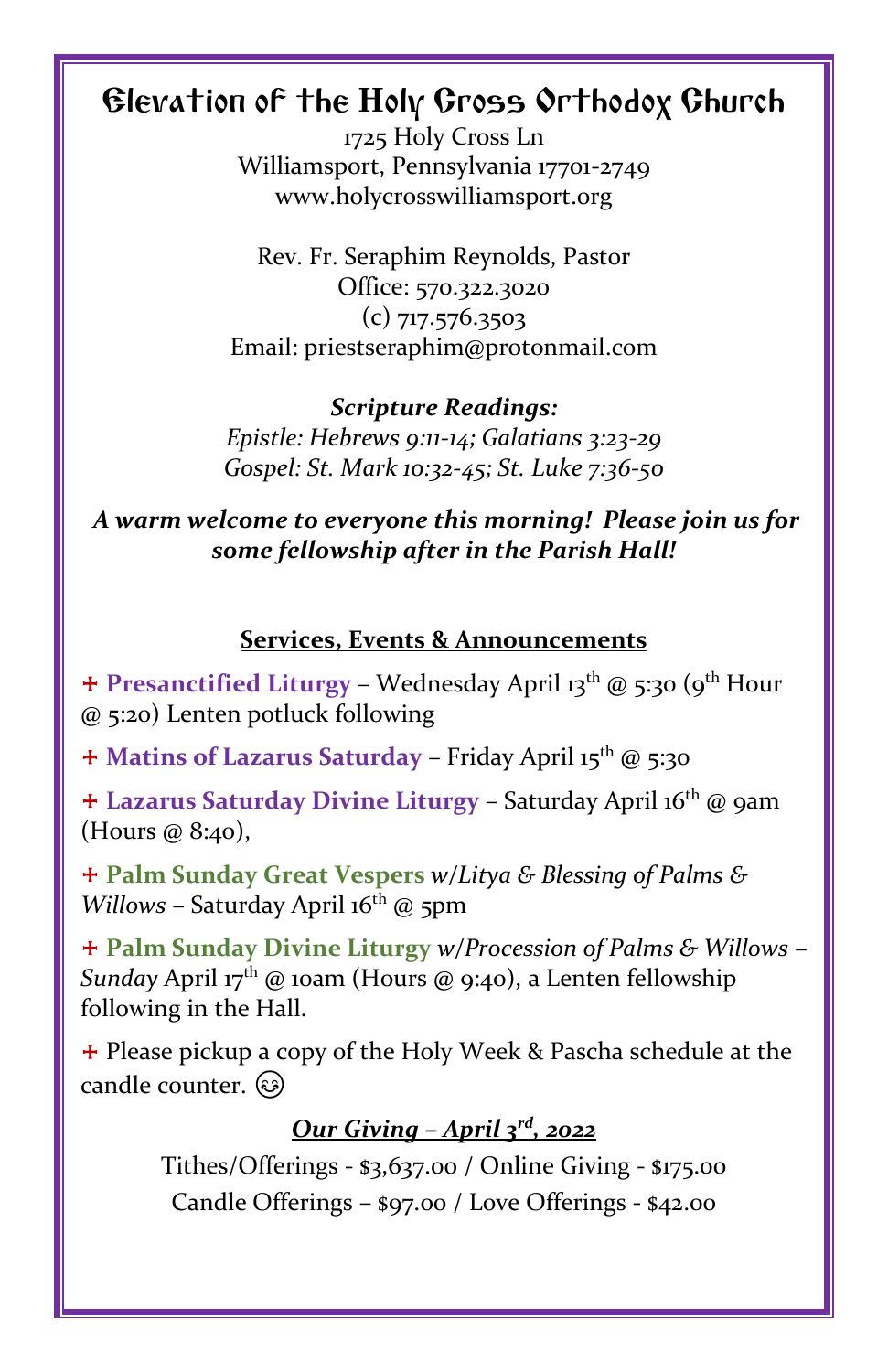*Regarding Holy Communion***:** Only those faithful who are Orthodox Christians and have properly prepared themselves by fasting, prayer [i.e., *Prayers Before Communion*], recent confession, and who were *at least present for the reading of the Epistle and Gospel* should approach to receive the Holy Eucharist. *We should all be at peace with everyone too***.** If you have any questions about Communion, please see Fr. Seraphim.  $\circled{c}$ 

#### **++ BE THE BEE AND NOT THE FLY - From St. Paisios ++**

Some people tell me that they are scandalized because they see many things wrong in the Church. I tell them that if you ask a fly, "Are there any flowers in this area?" it will say, "I don't know about flowers, but over there in that heap of rubbish you can find all the filth you want." And it will go on to list all the unclean things it has been to.

Now, if you ask a honeybee, "Have you seen any unclean things in this area?" it will reply, "Unclean things? No, I have not seen any; the place here is full of the most fragrant flowers." And it will go on to name all the flowers of the garden or the meadow.

You see, the fly only knows where the unclean things are, while the honeybee knows where the beautiful iris or hyacinth is.

As I have come to understand, some people resemble the honeybee and some resemble the fly. Those who resemble the fly seek to find evil in every circumstance and are preoccupied with it; they see no good anywhere. But those who resemble the honeybee only see the good in everything they see. The stupid person thinks stupidly and takes everything in the wrong way, whereas the person who has